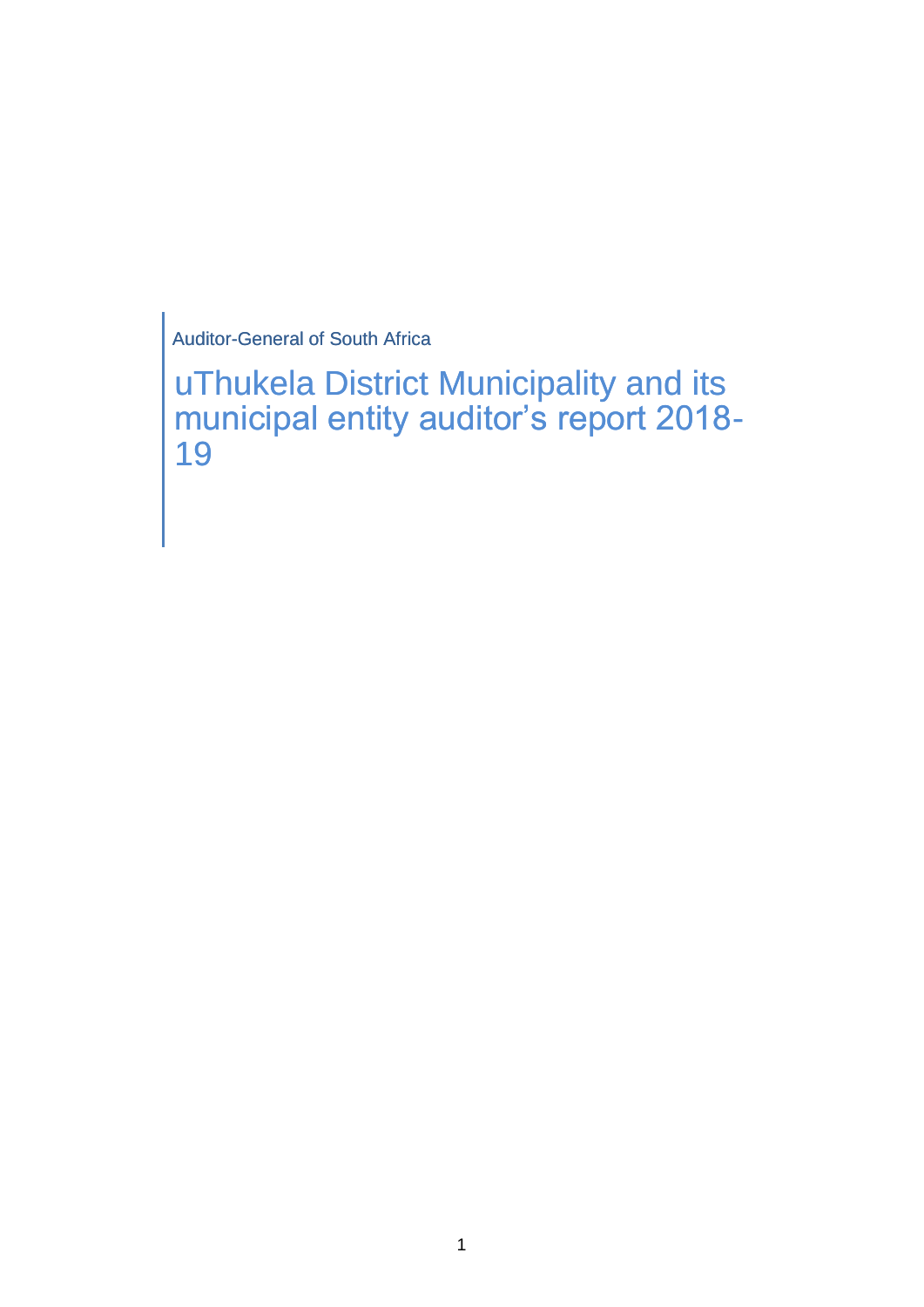# **Report of the auditor-general to the KwaZulu Natal Provincial Legislature and the council on uThukela District Municipality and its municipal entity**

**Report on the audit of the consolidated and separate financial statements**

## **Qualified opinion**

- 1. I have audited the consolidated and separate financial statements of the uThukela District Municipality and its municipal entity (the group) set out on pages x to x, which comprise the appropriation, the consolidated and separate statement of financial position as at 30 June 2019, the consolidated and separate statement of financial performance , statement of changes in net assets, cash flow statement and the statement of comparison of budget information with actual information for the year then ended, as well as the notes to the consolidated and separate financial statements, including a summary of significant accounting policies.
- 2. In my opinion, except for the possible effects of the matters described in the basis for qualified opinion section of this auditor's report, the consolidated and separate financial statements present fairly, in all material respects, the consolidated and separate financial position of the group as at 30 June 2019, and its financial performance and its cash flows for the year then ended in accordance with South African Standards of Generally Recognised Accounting Practice (SA Standards of GRAP) and the requirements of the Municipal Finance Management Act of South Africa, 2003 (Act No. 56 of 2003) (MFMA) and the Division of Revenue Act of South Africa, 2018 (Act No. 1 of 2018) (Dora).

## **Basis for qualified opinion**

## **Cash and cash equivalents**

3. The municipality did not have adequate internal controls in place to ensure that the cash book is reconciled to the cash and cash equivalents balance and that reconciling items are cleared on a monthly basis resulting in an unexplained difference. In addition, I was unable to obtain sufficient appropriate audit evidence that to confirm the adjustment of R50,24 million processed to cash and cash equivalents. Consequently, I was unable to determine whether any adjustments were necessary to cash and cash equivalent amounting to R46,77 million as stated in note 14 to the consolidated and separate financial statements financial statements.

## **Receivable from exchange transactions**

4. I was unable to obtain sufficient appropriate audit evidence that the receivable from exchange transactions were properly recorded, as supporting documents were not provided. I was unable to confirm the receivable from exchange transactions by alternative means. Consequently, I was unable to determine whether any adjustments were necessary to receivable from exchange stated at R99,1 million as stated in the note 10 to the consolidated and separate financial statements financial statements.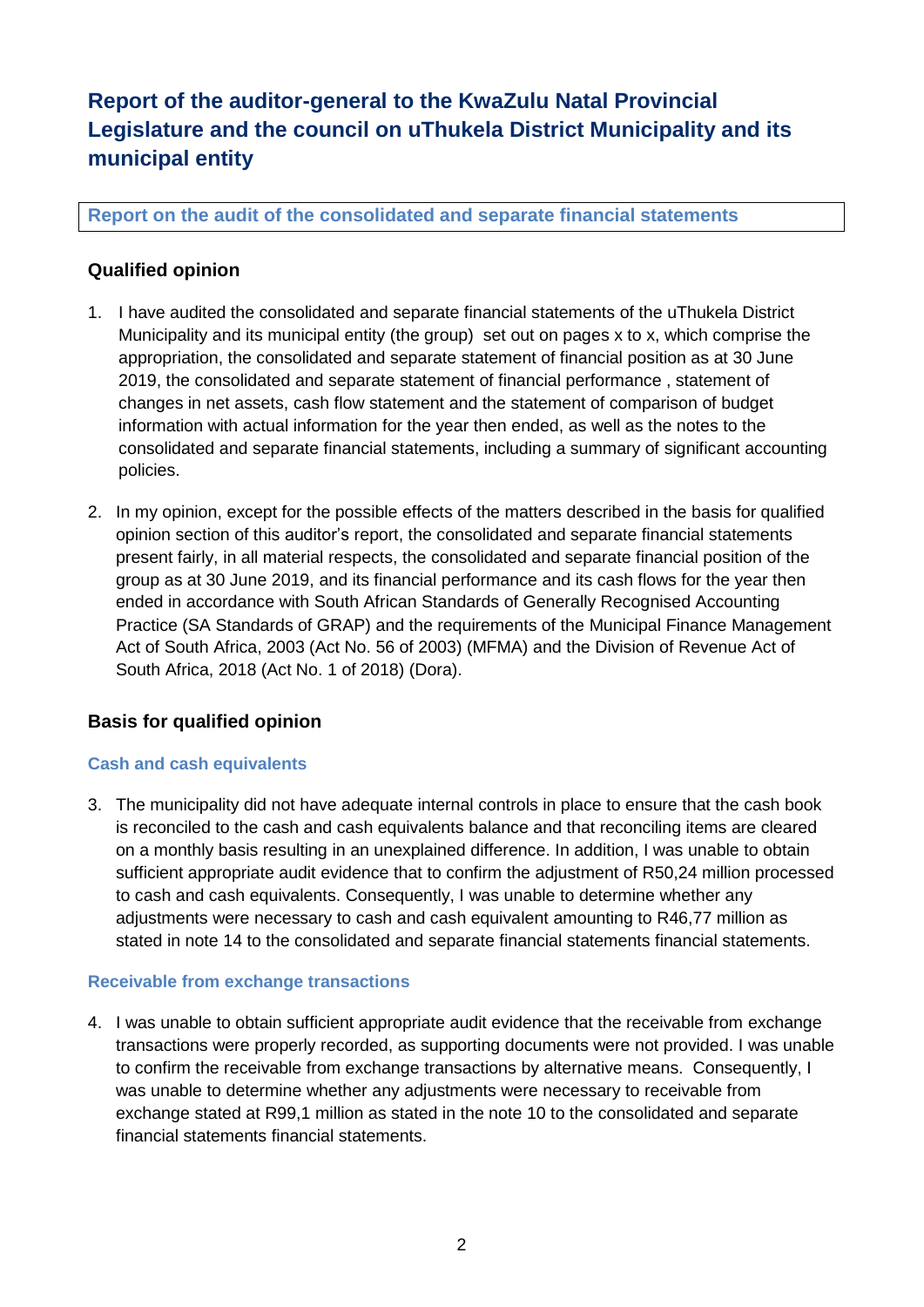#### **Revenue from exchange transations – service charges**

5. The municipality did not recognise items that met the definition of revenue from exchange transactions in accordance with SA Standard of GRAP 9, *Revenue from exchange transactions*. Revenue from service charges was not accounted for at the fair value of the consideration received or receivable. In addition, the municipality did not maintain adequate records of consumers billings. I was therefore unable to confirm the service charges by alternative means. Consequently, I was unable to determine whether any further adjustment was necessary to service charges stated at R221,15 million (2017-18: R180,55 million) and consumer debtors disclosed at R961,39 million (2017- 18: R843,02 million), in notes 22 and 12, respectively to the financial statements.

#### **Consumer debtors**

6. The municipality recognised statutory receivables where the recognition criteria were not met in accordance with the requirements of SA Standard of GRAP 108, *Statutory Receivables*. This resulted in an overstatement of statutory receivables by R50,06 million (2017-18: R21,46 million) in note 12 to the financial statements. In addition, the municipality did not individually assess consumer debtors for impairment in accordance with the requirements of GRAP 104, *Financial Instruments*. I was unable to determine the impact of this misstatement as it was impracticable to do so. Consequently, I was unable to determine whether any adjustment was necessary to allowance for impairment of R793,63 million (2017-18: 657,08 million) as stated in the note 12 to the financial statements, which were included in consumer debtors.

#### **Consumer deposits**

7. The municipality did not recognise consumer deposits in accordance with GRAP 1, *Presentation of financial statements*. The municipality recognised consumer deposits that were not actually received from the respective consumers. Consequently, consumer deposits and consumer debtors are both overstated by R10,33 million (2017-18: R8,56 million) in notes 21 and 12 respectively to the consolidated and separate financial statements financial statements.

#### **Payables from exchange transactions**

8. The municipality did not recognise all outstanding amounts meeting the definition of a liability in accordance with GRAP 1, *Presentation of financial statements*. The municipality did not maintain adequate records of outstanding payment for goods and services received but not yet paid at year-end. Consequently, payables from exchange transactions as disclosed in note 20 of the separate and consolidated financial statement are understated by an estimated amount of R44,30 million. Additionally, there was an impact on the surplus for the period and on the accumulated surplus.

#### **Cash flow statement**

9. The municipality did not prepare the statement of cash flows in accordance with the requirements of GRAP 2, *Cash flow statements*. Cash flows from operating activities were misstated as finance costs and changes in working capital were not correctly accounted for and evidence to confirm payments to suppliers and others was not provided for audit purposes. In addition, cash flow from investing activities included non-cash items. I was unable to determine the full extent of the misstatements in the disclosure for the statement of cash flows as it was impractical to do so.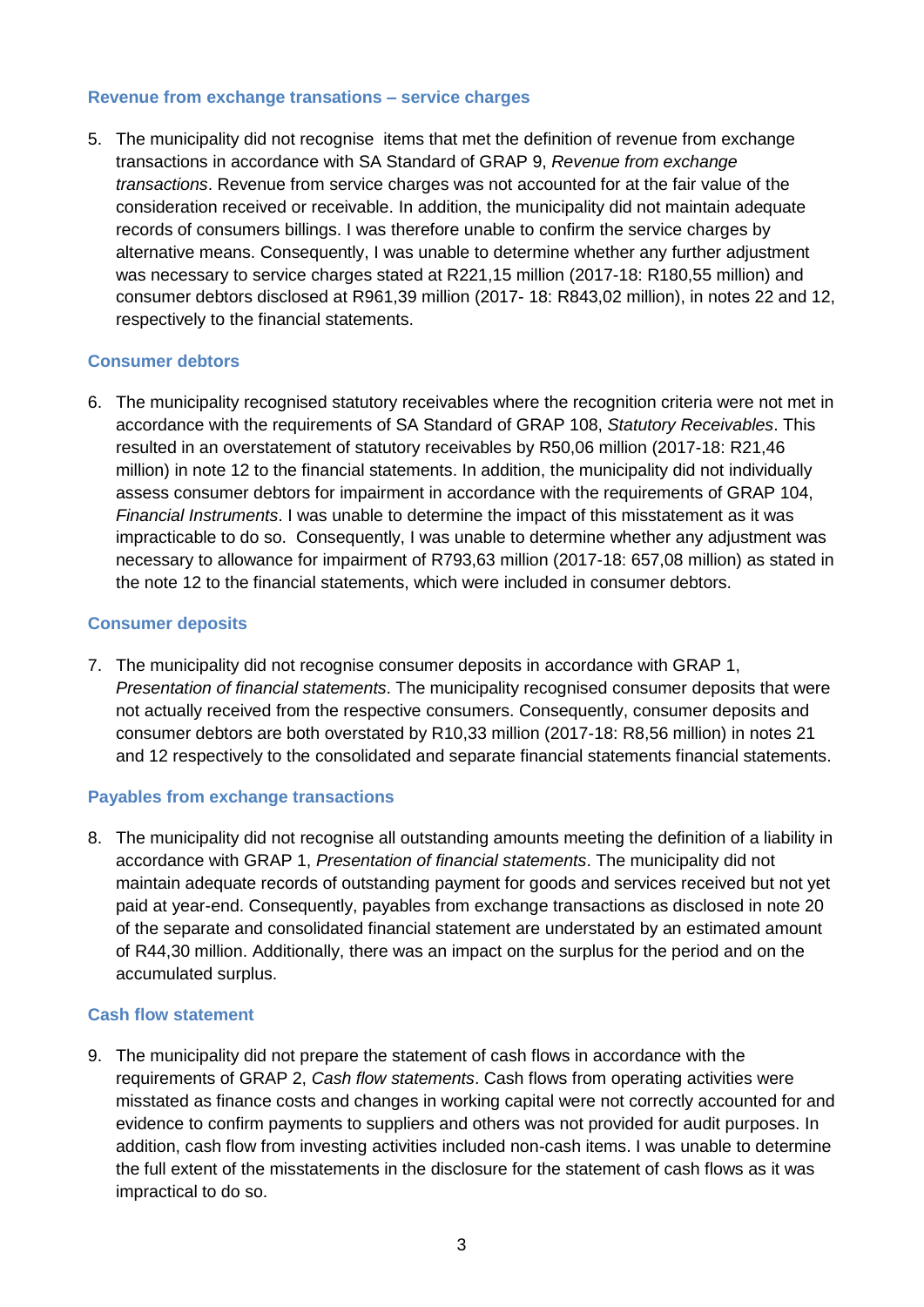#### **Water losses**

10. I was unable to obtain sufficient appropriate audit evidence for the water losses stated at R246,15 million (2017-18: R99,24 million) in note 59 to the financial statements. This was due to inadequate systems and processes for the recording and monitoring of these losses. I could not confirm the disclosed losses through alternative means. Consequently, I was unable to determine whether any adjustments were necessary to water losses disclosed in the consolidated and separate financial statements financial statements

#### **Commitments**

11. The municipality did not recognise capital commitments in accordance with GRAP 17, *Property, plant and equipment.* The municipality did not establish internal controls to adequately review the commitments register and source data used to support the disclosures made in the annual financial statement resulting in misstatements in the commitments register. In addition, the municipality included completed projects in the commitment schedule. Consequently, commitments as disclosed in note 43 to the consolidated and separate financial statements annual financial statements are overstated by an estimated amount of R11,43 million (2017-18: R17,44 million).

## **Context for the opinion**

- 12. I conducted my audit in accordance with the International Standards on Auditing (ISAs). My responsibilities under those standards are further described in the auditor-general's responsibilities for the audit of the consolidated and separate financial statements section of this auditor's report.
- 13. I am independent of the group in accordance with sections 290 and 291 of the International Ethics Standards Board for Accountants' *Code of Ethics for Professional Accountants* and, parts 1 and 3 of the International Ethics Standards Board for Accountants' *International Code of Ethics for Professional Accountants (including International Independence Standards)* (IESBA codes) as well as the ethical requirements that are relevant to my audit in South Africa. I have fulfilled my other ethical responsibilities in accordance with these requirements and the IESBA codes.
- 14. I believe that the audit evidence I have obtained is sufficient and appropriate to provide a basis for my qualified opinion.

## **Material uncertainty relating to going concern**

- 15. I draw attention to the matter below.
- 16. As disclosed in note 49 to the consolidated and separate financial statements indicates that the municipality's current liabilities exceeded its current assets by R70,56 million as at 30 June 2019. These events or conditions, along with other matters as set forth in note 49 to the consolidated and separate financial statements, indicate that a material uncertainty exists that may cast significant doubt on the municipality's ability to continue as a going concern.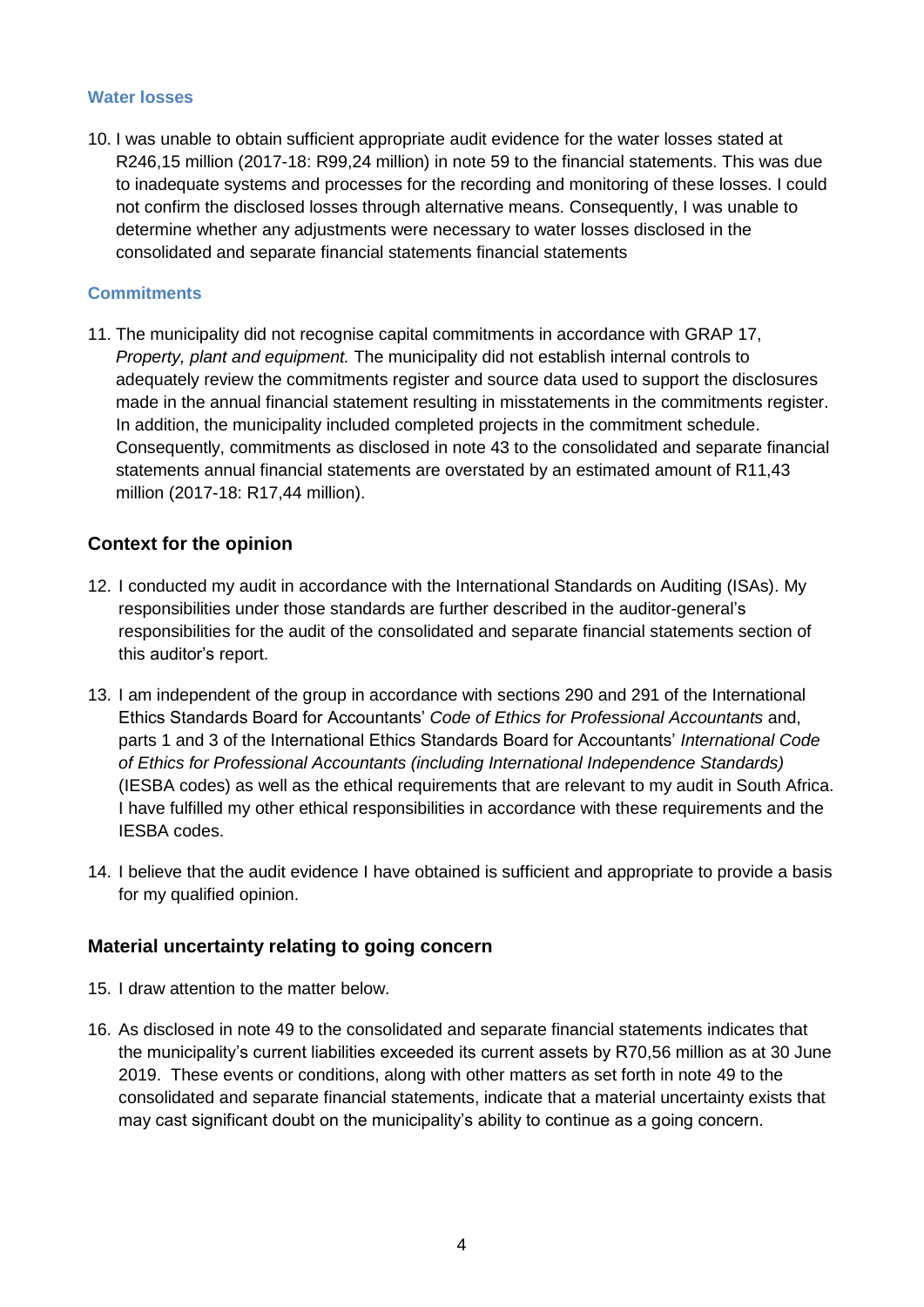## **Emphasis of matters**

17. I draw attention to the matters below.

## **Restatement of corresponding figures**

18. As disclosed in note 46 to the consolidated and separate financial statements, the corresponding figures for 30 June 2018 were restated as a result of an errors in the consolidated and separate financial statements of the group at, and for the year ended, 30 June 2019.

## **Material losses – bad debts**

19. As disclosed in note 51 to the consolidated and separate financial statements, material losses of R6,31 million (2018: R13,39 million) was incurred as a result of a write-off of irrecoverable trade debtors.

## **Other matter**

20. I draw attention to the matter below.

## **Unaudited disclosure notes**

21. In terms of section 125(2)(e) of the MFMA, the municipality is required to disclose particulars of non-compliance with the MFMA in the consolidated and separate financial statements. This disclosure requirement did not form part of the audit of the consolidated and separate financial statements and, accordingly, I do not express an opinion on it.

## **Responsibilities of accounting officer for the consolidated and separate financial statements**

- 22. The accounting officer is responsible for the preparation and fair presentation of the consolidated and separate financial statements in accordance with SA Standards of GRAP and the requirements of the MFMA and Dora and for such internal control as the accounting officer determines is necessary to enable the preparation of consolidated and separate financial statements that are free from material misstatement, whether due to fraud or error.
- 23. In preparing the consolidated and separate financial statements, the accounting officer is responsible for assessing the group's ability to continue as a going concern, disclosing, as applicable, matters relating to going concern and using the going concern basis of accounting unless the appropriate governance structure either intends to liquidate the group or to cease operations, or has no realistic alternative but to do so.

## **Auditor-general's responsibilities for the audit of the consolidated and separate financial statements**

24. My objectives are to obtain reasonable assurance about whether the consolidated and separate financial statements as a whole are free from material misstatement, whether due to fraud or error, and to issue an auditor's report that includes my opinion. Reasonable assurance is a high level of assurance, but is not a guarantee that an audit conducted in accordance with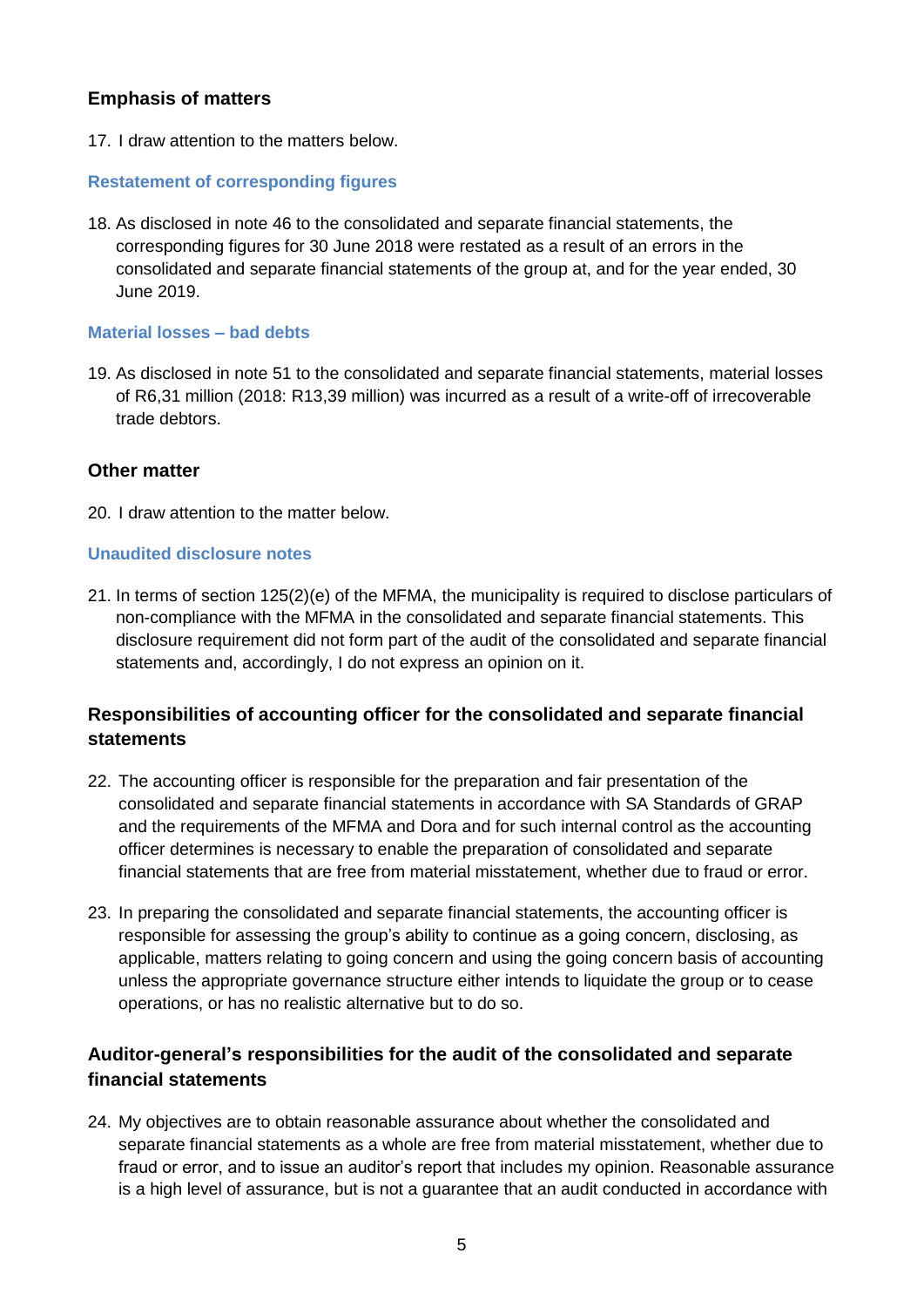the ISAs will always detect a material misstatement when it exists. Misstatements can arise from fraud or error and are considered material if, individually or in aggregate, they could reasonably be expected to influence the economic decisions of users taken on the basis of these consolidated and separate financial statements.

25. A further description of my responsibilities for the audit of the consolidated and separate financial statements is included in the annexure to this auditor's report.

## **Report on the audit of the annual performance report**

## **Introduction and scope**

- 26. In accordance with the Public Audit Act of South Africa, 2004 (Act No. 25 of 2004) (PAA) and the general notice issued in terms thereof, I have a responsibility to report material findings on the reported performance information against predetermined objectives for the selected development priority presented in the annual performance report. I performed procedures to identify findings but not to gather evidence to express assurance.
- 27. My procedures address the reported performance information, which must be based on the approved performance planning documents of the municipality. I have not evaluated the completeness and appropriateness of the performance indicators/ measures included in the planning documents. My procedures also did not extend to any disclosures or assertions relating to planned performance strategies and information in respect of future periods that may be included as part of the reported performance information. Accordingly, my findings do not extend to these matters.
- 28. I evaluated the usefulness and reliability of the reported performance information in accordance with the criteria developed from the performance management and reporting framework, as defined in the general notice, for the basic service delivery and infrastructure development priority presented on pages xx to xx in the annual performance report of the municipality for the year ended 30 June 2019.
- 29. I performed procedures to determine whether the reported performance information was properly presented and whether performance was consistent with the approved performance planning documents. I performed further procedures to determine whether the indicators and related targets were measurable and relevant, and assessed the reliability of the reported performance information to determine whether it was valid, accurate and complete.
- 30. The material findings in respect of the usefulness and reliability of the selected development priorities are as follows:

#### **Various indicators**

31. The following indicators were approved in the Service Delivery and Budget Implementation Plan (SDBIP). However, these indicators were not reported in the annual performance report submitted: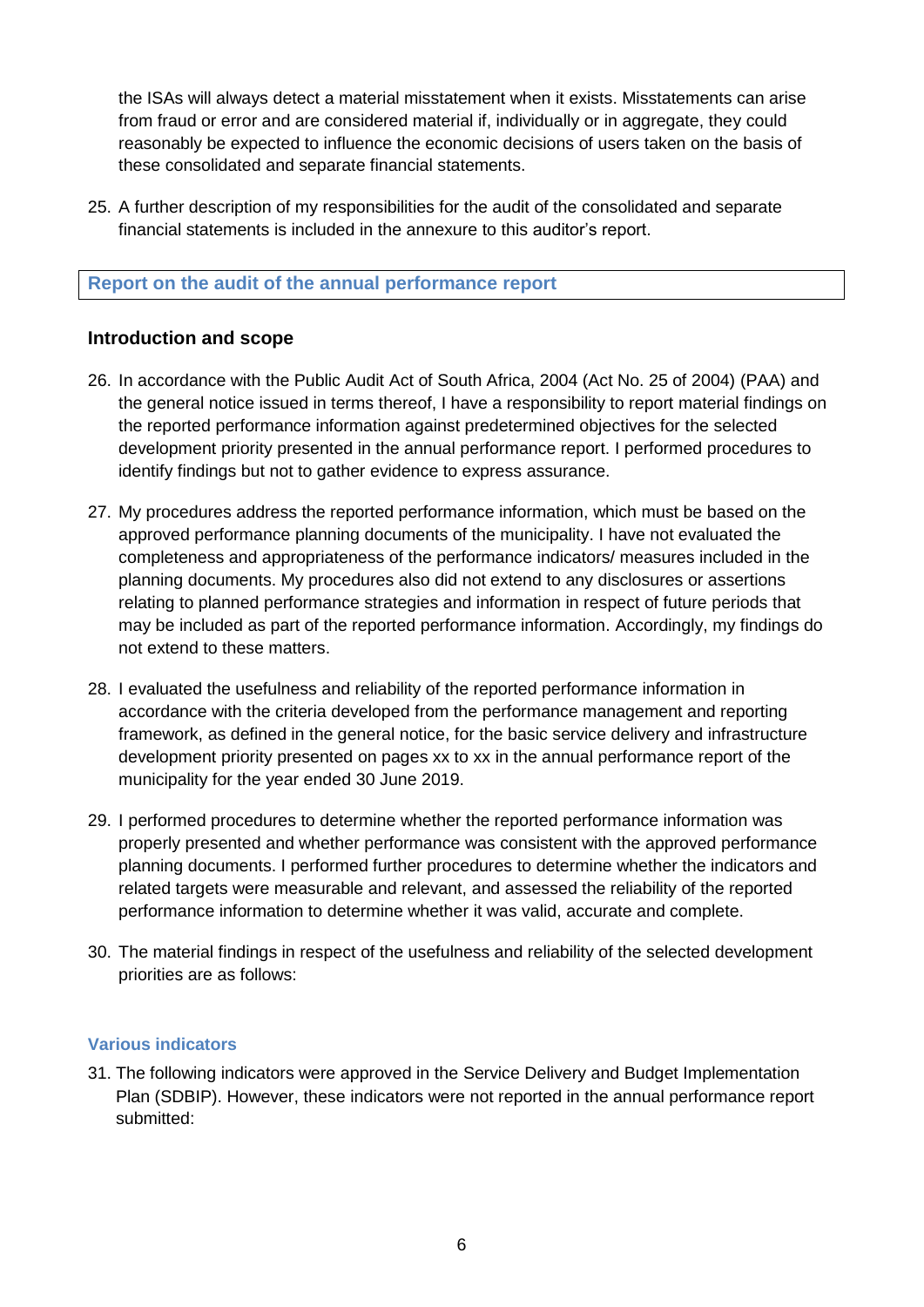| <b>Indicator number</b> | <b>Indicator description</b>                                                                   | <b>Target</b>                                                                                          |
|-------------------------|------------------------------------------------------------------------------------------------|--------------------------------------------------------------------------------------------------------|
| <b>BSD 01</b>           | Percentage of households provided with<br>access to portable water by 30/06/2019               | Hundred (100%) of households<br>provided with access to portable water<br>by 30/06/2019                |
| <b>BSD 05</b>           | Kilometres of Wembezi to Bosch bulk<br>rising main upgraded by 30/06/2019                      | 8 Kilometres of Wembezi to Bosch bulk<br>rising main upgraded by 30/06/2019                            |
| <b>BSD 11</b>           | Kilometres of bulk pipeline constructed in<br>Bhekuzulu phase 7 by 30/09/2018                  | 0,5 Kilometres of bulk pipelines<br>constructed in Bhekuzulu phase 7 by<br>30/09/2018                  |
| <b>BSD 13</b>           | Kilometres of bulk lines constructed in<br>Bhekuzulu Phase 9 by 30/06/2019                     | 1,2 Kilometres of bulk lines constructed<br>in Bhekuzulu Phase 9 by 30/06/2019                         |
| <b>BSD 14</b>           | Kilometres of 50mm high voltage cable<br>replaced in Wagensdrift Pump station by<br>30/06/2019 | Two (2) kilometres of 50mm high<br>voltage cable replaced in Wagensdrift<br>pump station by 30/06/2019 |
| <b>BSD 15</b>           | Number of toilets constructed in Ezakheni<br>E sanitation by 30/09/2018                        | Ten (10) toilets top structures<br>constructed in Ezakheni E sanitation by<br>30/09/2018               |
| <b>BSD 16</b>           | Number of households provided with<br>sewer connections in Ezakheni E by<br>30/09/2018         | Fifty (50) households provided with<br>sewer connections in Ezakheni E by<br>30/09/2018                |

## **Number of household's connections made at the Bhekuzulu/Phangweni phase 1&2**

32. The reported achievement of 689 is not reliable as the municipality did not have an adequate performance management system to maintain records and reported value was not diligently reviewed and reconciled to the source documents to enable reliable reporting on achievement of targets. As a result, I was unable to obtain sufficient appropriate audit evidence in some instances while in other cases the supporting evidence provided did not agree to the reported achievement. Based on the supporting evidence that was provided, the achievement was 751, but I was unable to further confirm the reported achievement by alternative means. Consequently, I was unable to determine whether any adjustments were required to the achievement as reported in the annual performance report.

#### **Number of households provided with VIP toilets in Bergville sanitation project**

33. The reported achievement of 531 is not reliable as the municipality did not have an adequate performance management system to maintain records and reported value was not diligently reviewed and reconciled to the source documents to enable reliable reporting on achievement of targets. As a result, I was unable to obtain sufficient appropriate audit evidence in some instances while in other cases the supporting evidence provided did not agree to the reported achievement. Based on the supporting evidence that was provided, the achievement was 501, but I was unable to further confirm the reported achievement by alternative means.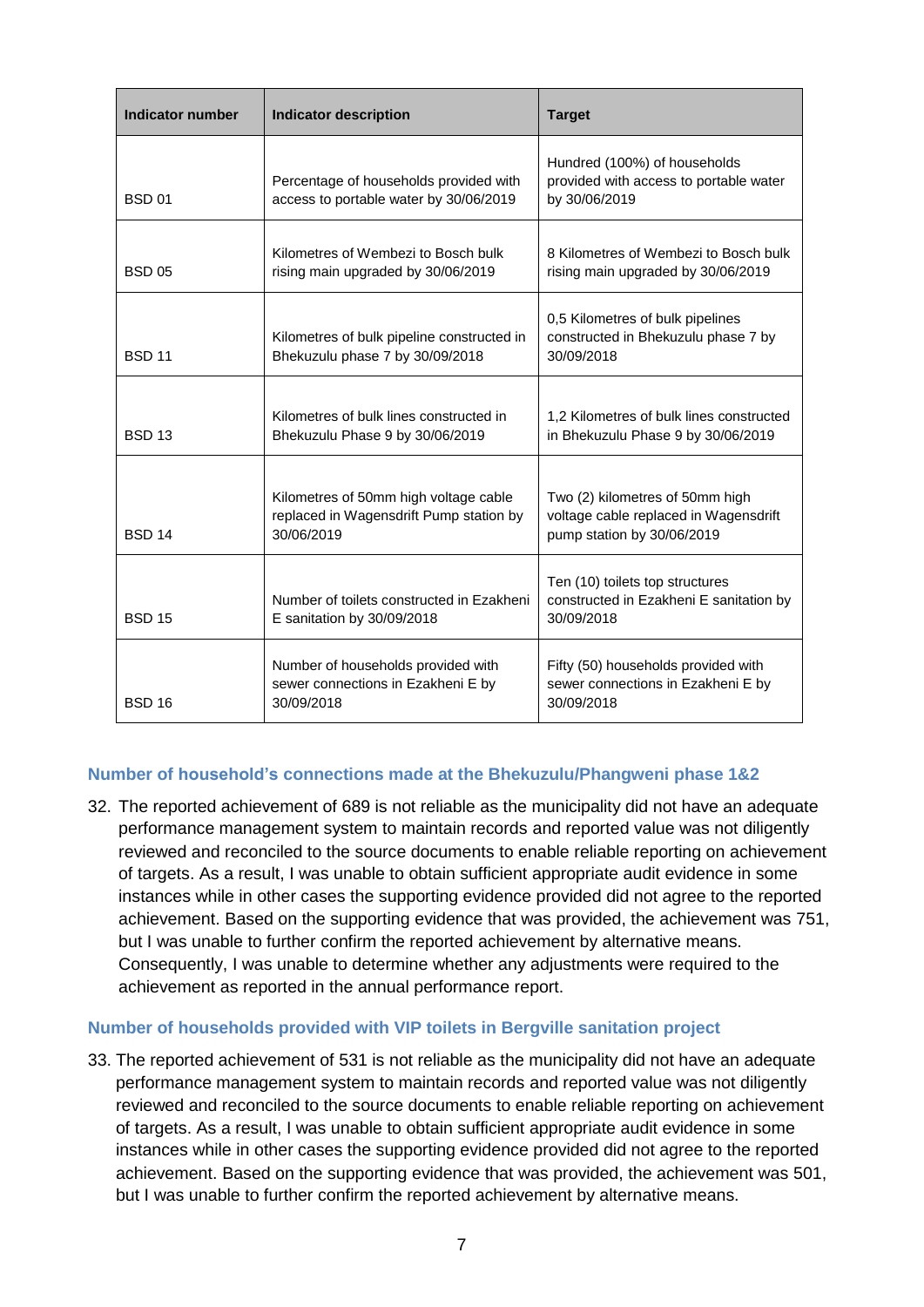Consequently, I was unable to determine whether any adjustments were required to the achievement as reported in the annual performance report.

## **Achievement of planned targets**

34. Refer to the annual performance report on pages' x to x for information on the achievement of planned targets for the year. This information should be considered in the context of material findings on the usefulness and reliability of the reported performance information in paragraph 31 to 33 of this report.

## **Adjustment of material misstatements**

35. I identified material misstatements in the annual performance report submitted for auditing. These material misstatements were on the reported performance information of basic delivery and infrastructure development priority. As management subsequently corrected only some of the misstatements, I raised material findings on the usefulness and reliability of the reported performance information. Those that were not corrected are reported above.

## **Report on the audit of compliance with legislation**

## **Introduction and scope**

- 36. In accordance with the PAA and the general notice issued in terms thereof, I have a responsibility to report material findings on the compliance of the municipality with specific matters in key legislation. I performed procedures to identify findings but not to gather evidence to express assurance.
- 37. The material findings on compliance with specific matters in key legislations are as follows:

#### **Annual consolidated and separate financial statements**

- 38. The consolidated and separate financial statements submitted for auditing were not prepared in all material respects in accordance with the requirements of section 122(1) of the MFMA. Material misstatements identified by the auditors in the submitted consolidated and separate financial statements were not adequately corrected and/or the supporting records could not be provided subsequently, which resulted in the consolidated and separate financial statements receiving a qualified audit opinion.
- 39. The annual financial statements for uThukela Economic Development Agency were not submitted to the Auditor-General within two months after the end of the financial year, as required by section 126(2)(b) of the MFMA.
- 40. The annual financial statements for uThukela Economic Development Agency were not submitted to the Auditor-General within two months after the end of the financial year and council did not investigate the reasons for the failure to submit annual financial statements and take appropriate steps to ensure that the financial statements were submitted to the Auditor-General as required by section 133(1)(c) of the MFMA.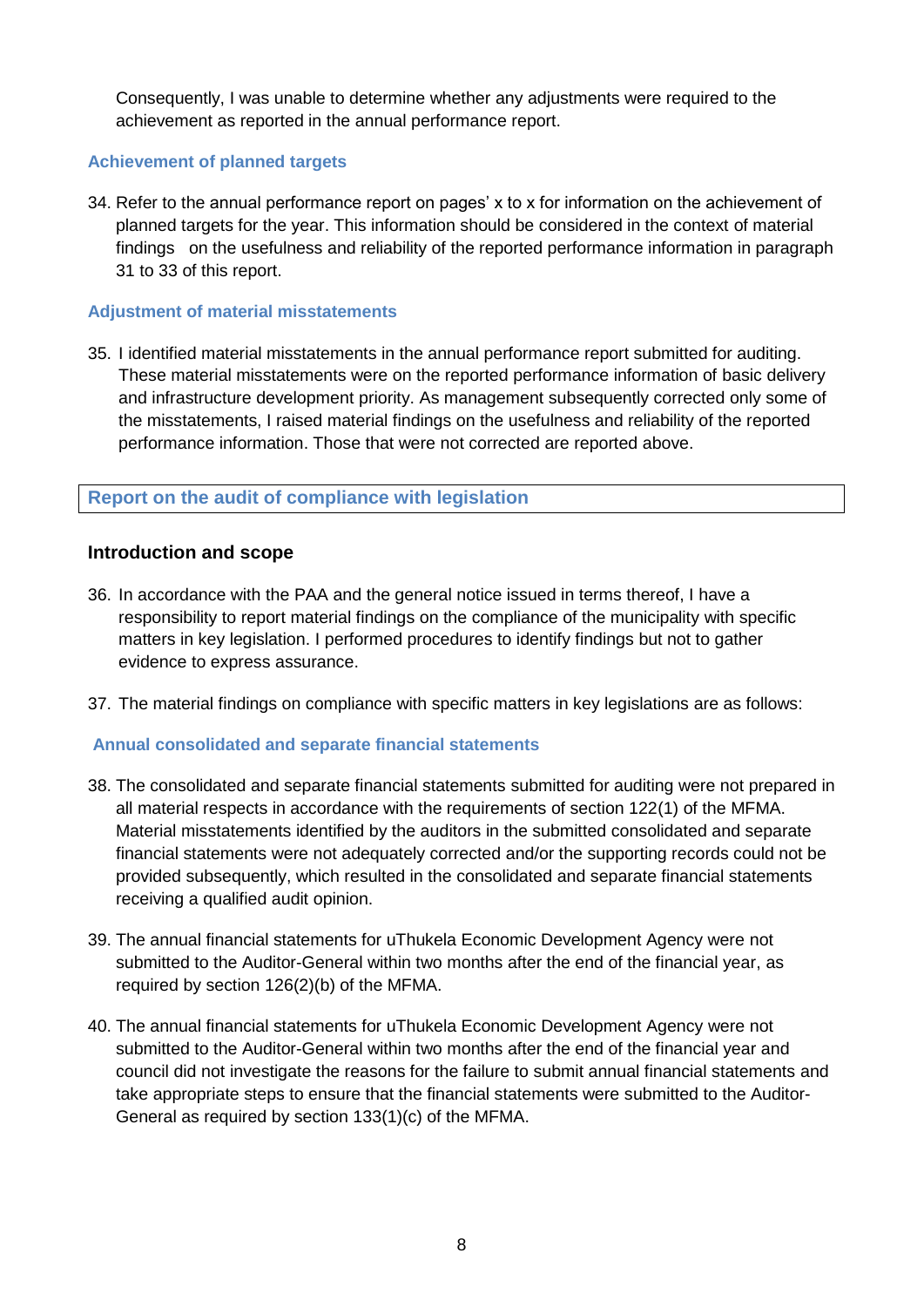#### **Expenditure management**

- 41. Money owed by the municipality was not always paid within 30 days or an agreed period, as required by section 65(2)(e) of the MFMA.
- 42. Reasonable steps were not taken to prevent irregular expenditure amounting to R232,64 million as disclosed in note 52 to the annual financial statements, as required by section 62(1)(d) of the MFMA. The majority of the irregular expenditure was caused by awards made to suppliers who tax matters had not been declared by SARS to be in order and suppliers who are employed by the state or connected to any person employed by the state in contravention of Municipal Supply Chain Mangement Regulations. (MSCMR).
- 43. Reasonable steps were not taken to prevent fruitless and wasteful expenditure amounting to R1,99 million as disclosed in note 51 to the annual consolidated and separate financial statements, in contravention of section 62(1)(d) of the MFMA. The majority of the disclosed fruitless & wasteful expenditure was caused by interest incurred on overdue accounts.
- 44. Expenditure was incurred without an approved budget, in contravention of section 87(8) of the MFMA.
- 45. Reasonable steps were not taken to prevent unauthorised expenditure amounting to R153,25 million as disclosed in note 50 to the annual consolidated and separate financial statements, in contravention of section 62(1)(d) of the MFMA.

## **Revenue management**

46. An effective system on internal control for revenue and debtors was not in place, as required by section 64(2)(f) of the MFMA.

## **Conditional grants**

47. I was unable to obtain sufficient appropriate audit evidence that the Water Services Infrastructure Grant was spent for its intended purposes in accordance with the applicable grant framework, as required by section 17(1) of the Dora.

#### **Procurement and contract management**

- 48. Some of the goods and services with a transaction value of below R200 000 were procured without obtaining the required price quotations, in contravention of MSCMR 17(a) and (c).
- 49. Goods and services of a transaction value above R200 000 were procured without inviting competitive bids, as required by MSCMR 19(a). Deviations were approved by the accounting officer even though it was not impractical to invite competitive bids, in contravention of MSCMR 36(1). Similar non-compliance was also reported in the prior year.
- 50. Contracts and quotations were accepted from bidders who did not submit a declaration on whether they are employed by the state or connected to any person employed by the state, as required by MSCMR 13(c).
- 51. Some of the contracts and quotations were accepted from bidders whose tax matters had not been declared by the South African Revenue Service to be in order, in contravention of MSCMR 43.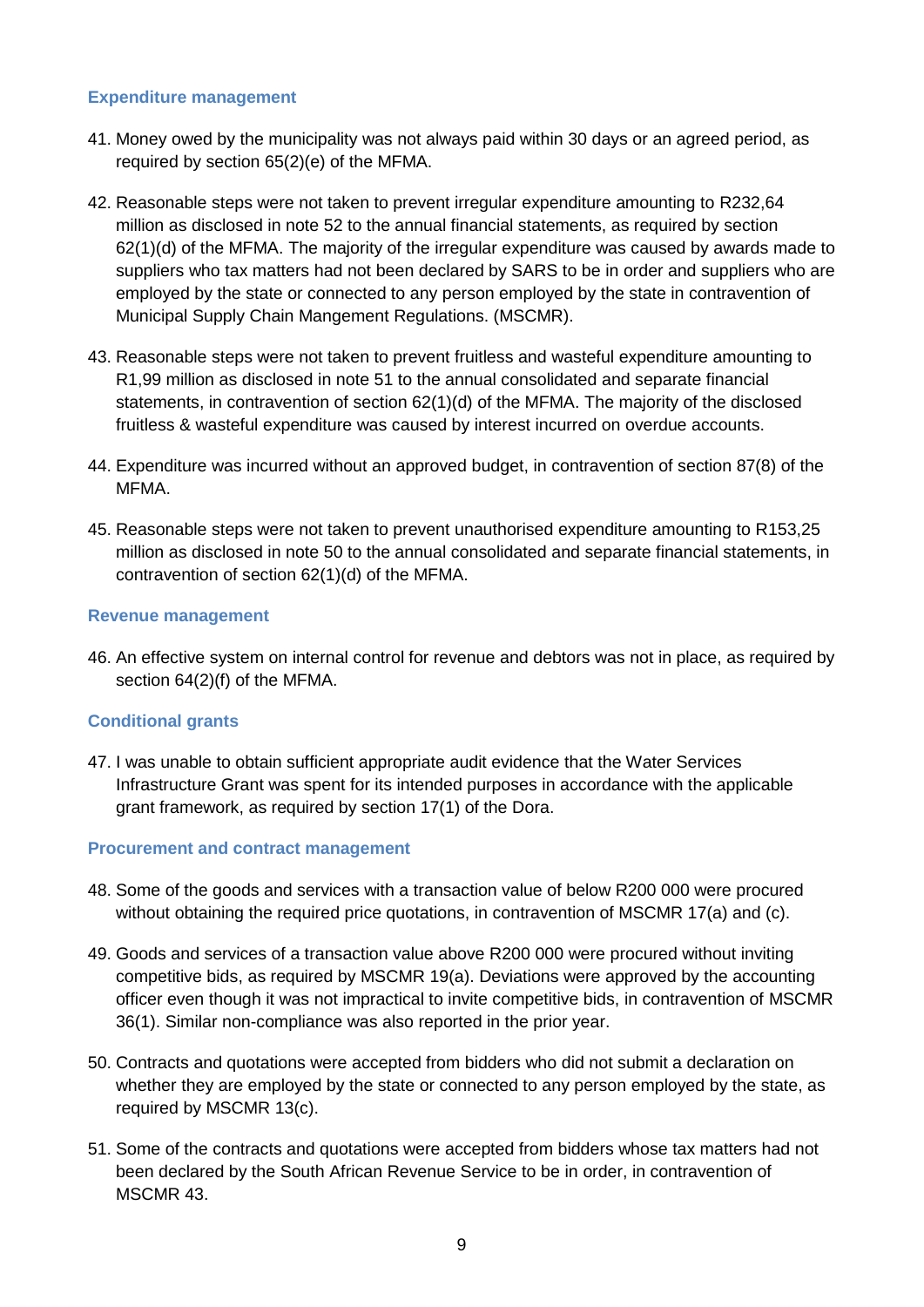- 52. Some of the contracts and quotations were awarded to bidders based on points given for criteria that differed from those stipulated in the original invitation for bidding and quotations, in contravention of MSCMR 21(b) and 28(1)(a) and the 2017 Preferential Procurement Regulations (PPR).
- 53. Some of the contracts were awarded to bidders based on preference points that were not allocated and calculated in accordance with the requirements of the Preferential Procurement Policy Framework Act, 2000 (Act No. 5 of 2000) (PPPFA) and its regulations.
- 54. Some of the contracts were awarded to bidders that did not score the highest points in the evaluation process, as required by section 2(1)(f) of PPPFA and PPR.
- 55. Some of the contracts were made to bidders other than those recommended by the bid evaluation committee without ratification by the accounting officer, as required by SCM regulation 29(5)(b).
- 56. The contract performance and monitoring measures and methods were not sufficient to ensure effective contract management, as required by section 116(2)(c) of the MFMA.
- 57. Awards were made to providers whose directors / principal shareholders were in the service of other state institutions, in contravention of MFMA 112(j) and SCM regulation 44. Similar awards were identified in the previous year and no effective steps were taken to prevent or combat the abuse of the SCM process, as required by SCM regulation 38(1).

#### **Consequence management**

- 58. Unauthorised, expenditure incurred by the municipality was not investigated to determine if any person is liable for the expenditure, as required by section 32(2)(a), of the MFMA.
- 59. Irregular, as well as fruitless and wasteful expenditure incurred by the municipality was not investigated to determine if any person is liable for the expenditure, as required by section 32(2) (b), of the MFMA.

#### **Strategic planning and performance management**

- 60. Annual performance objectives and indicators were not established for uThukela Economic Development Agency and included in its multi-year business plan, as required by section 93B(a) of the MSA.
- 61. A multi-year business plan for uThukela Economic Development Agency was not developed for inclusion in the budget, as required by section 87(5)(d) of MFMA.
- 62. The performance of uThukela Economic Development Agency was not monitored and reviewed as part of the annual budget process, as required by section 93B(b) of the MSA.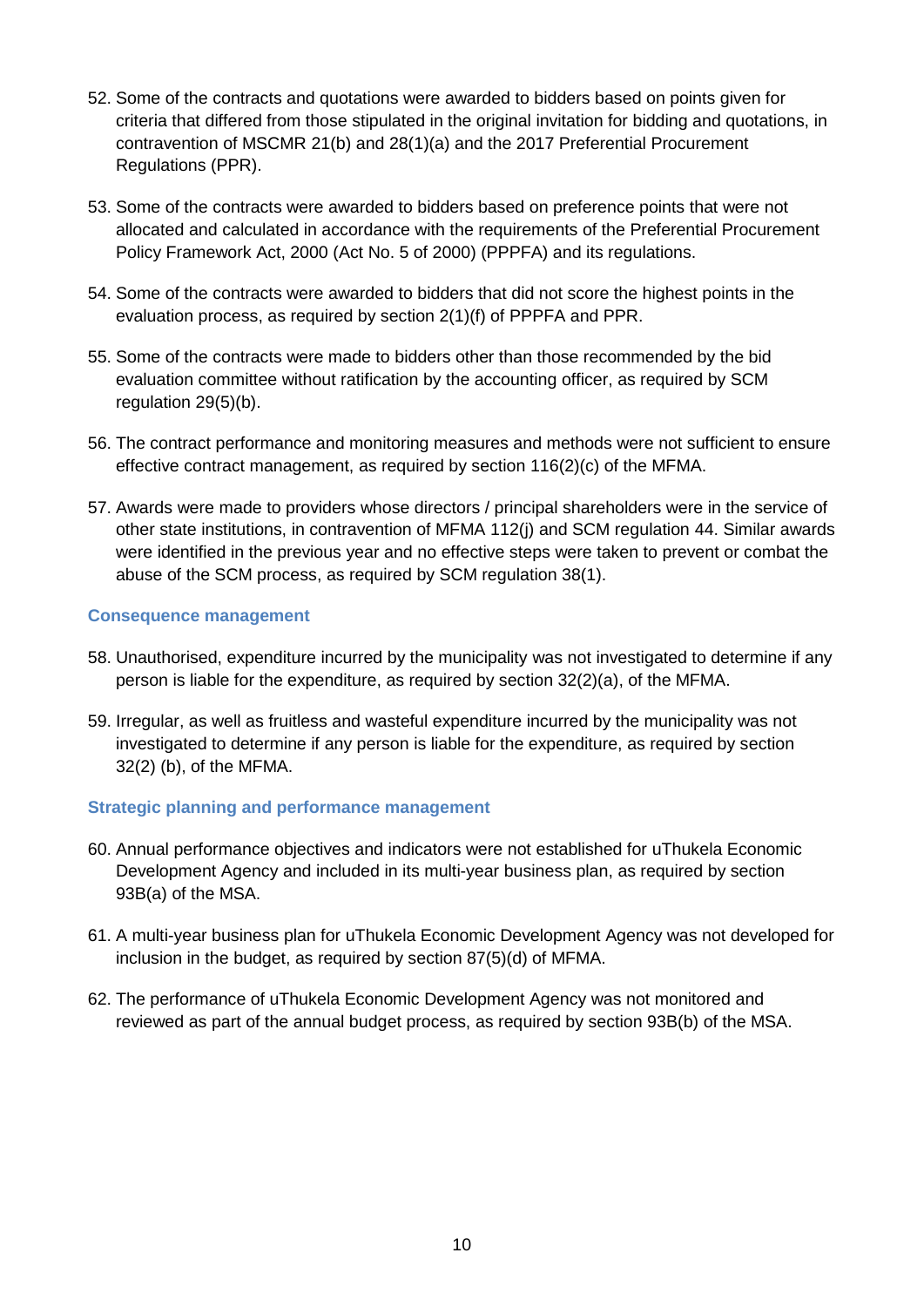## **Other information**

- 63. The accounting officer is responsible for the other information. The other information comprises the information included in the annual report. The other information does not include the consolidated and separate financial statements, the auditor's report and the selected development priority presented in the annual performance report that have been specifically reported in the auditor's report.
- 64. My opinion on the consolidated and separate financial statements and findings on the reported performance information and compliance with legislation do not cover the other information and I do not express an audit opinion or any form of assurance conclusion thereon.
- 65. In connection with my audit, my responsibility is to read the other information and, in doing so, consider whether the other information is materially inconsistent with the consolidated and separate financial statements and the selected development priority presented in the annual performance report, or my knowledge obtained in the audit, or otherwise appears to be materially misstated.
- 66. I did not receive the other information prior to the date of this auditor's report. When I do receive and read this information, if I conclude that there is a material misstatement therein, I am required to communicate the matter to those charged with governance and request that the other information be corrected. If the other information is not corrected, I may have to retract this auditor's report and re-issue an amended report as appropriate. However, if it is corrected this will not be necessary.

#### **Internal control deficiencies**

- 67. I considered internal control relevant to my audit of the consolidated and separate financial statements, reported performance information and compliance with applicable legislation; however, my objective was not to express any form of assurance on it. The matters reported below are limited to the significant internal control deficiencies that resulted in the basis for the qualified opinion, the findings on the annual performance report and the findings on compliance with legislation included in this report.
- 68. Leadership did not provide adequate oversight and monitoring in ensuring that approved policies and action plans are implemented to fully address previous findings on the consolidated and separate financial statements, predetermined objectives and compliance with legislation. Furthermore, consequence management was not effectively implemented for nonperformance, to slow responses in addressing and implementing recommendations and transgressions reported.
- 69. Furthermore, controls and processes over the preparation of the consolidated and separate financial statements and the annual performance report were not effectively implemented by senior management in ensuring that they were accurately prepared and supported by reliable and credible information by ensuring proper records management policy and processes are in place.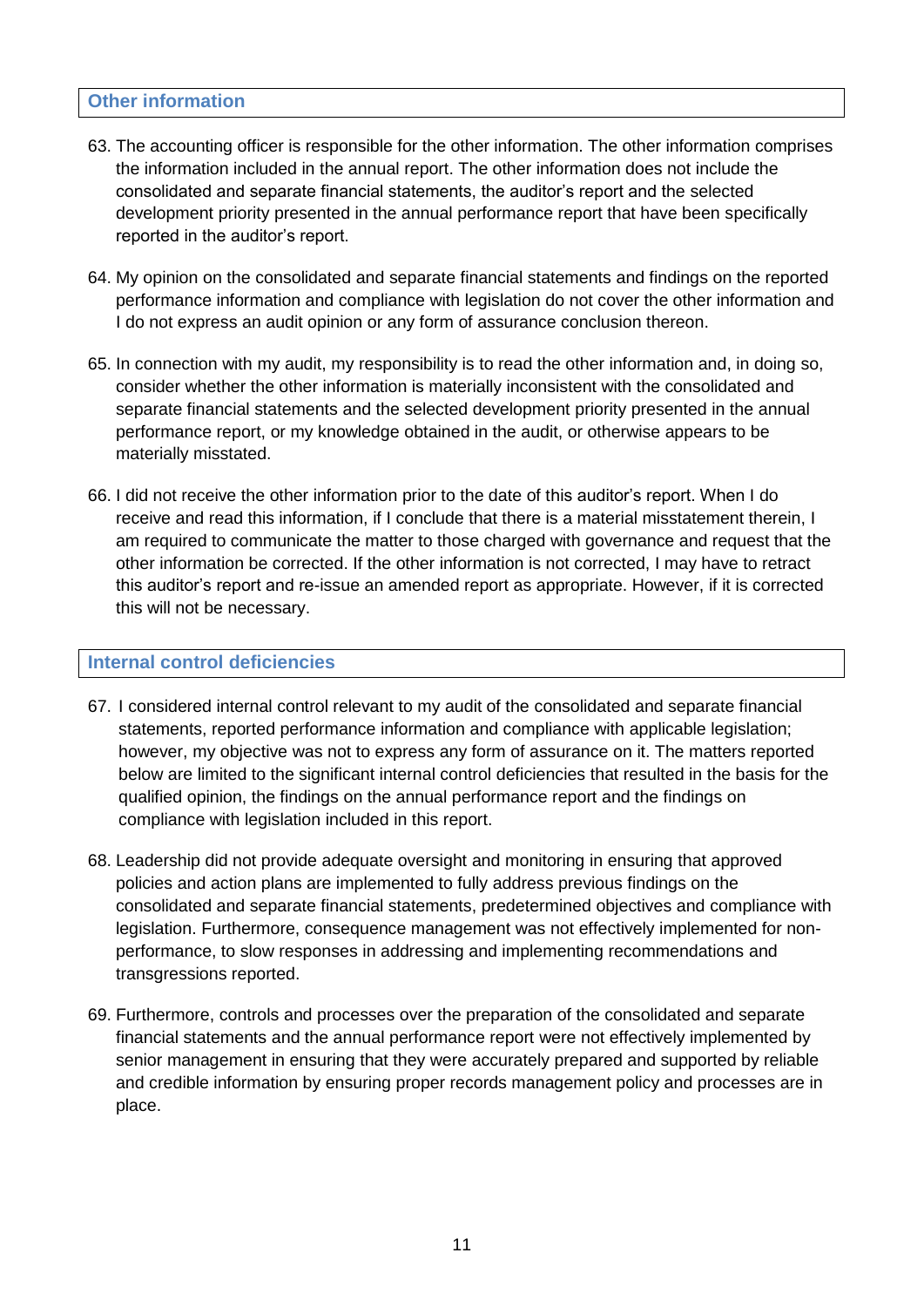#### **Other reports**

- 70. I draw attention to the following engagements conducted by various parties that have or could potentially have an impact on the municipality's consolidated and separate financial statements, reported performance information and compliance with applicable legislation and other related matters. The reports noted do not form part of the opinion on the consolidated and separate financial statements or findings on the reported performance information or compliance with legislation.
- 71. A total of fifteen (15) investigations was ongoing at year-end on allegations relating to financial misconduct, and fraud. Six (6) are being performed by the municipality and nine (9) are being performed in terms of section 106 of the Municipal Systems Act in relation to allegations of maladministration, fraud and corruption.

Pietermaritzburg

20 December 2019



Auditing to build public confidence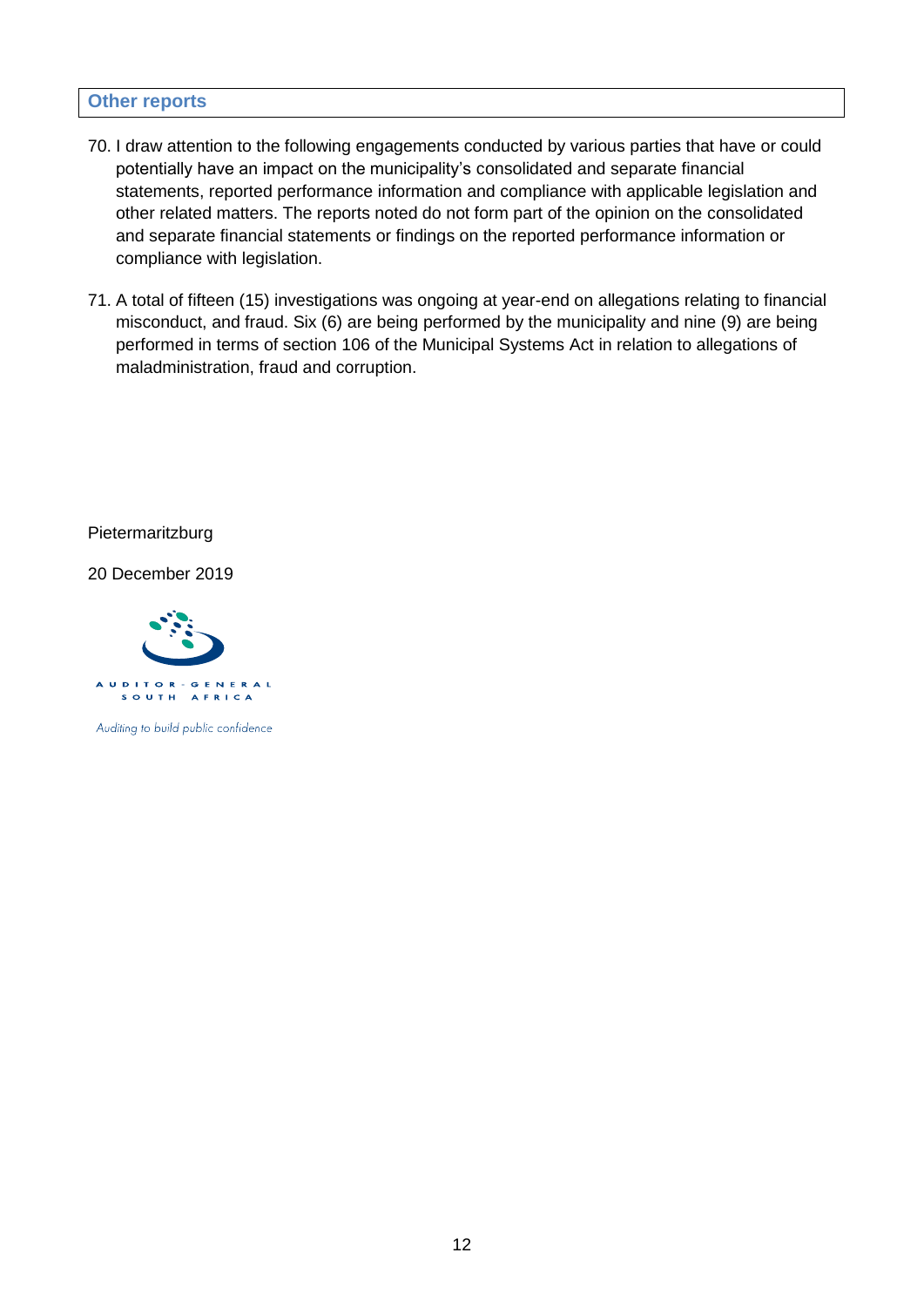# **Annexure – Auditor-general's responsibility for the audit**

1. As part of an audit in accordance with the ISAs, I exercise professional judgement and maintain professional scepticism throughout my audit of the consolidated and separate financial statements, and the procedures performed on reported performance information for selected development priorities and on the municipality's compliance with respect to the selected subject matters.

## **Consolidated and separate financial statements**

- 2. In addition to my responsibility for the audit of the consolidated and separate financial statements as described in this auditor's report, I also:
	- identify and assess the risks of material misstatement of the consolidated and separate financial statements whether due to fraud or error, design and perform audit procedures responsive to those risks, and obtain audit evidence that is sufficient and appropriate to provide a basis for my opinion. The risk of not detecting a material misstatement resulting from fraud is higher than for one resulting from error, as fraud may involve collusion, forgery, intentional omissions, misrepresentations, or the override of internal control.
	- obtain an understanding of internal control relevant to the audit in order to design audit procedures that are appropriate in the circumstances, but not for the purpose of expressing an opinion on the effectiveness of the municipality 's internal control.
	- evaluate the appropriateness of accounting policies used and the reasonableness of accounting estimates and related disclosures made by the accounting officer.
	- conclude on the appropriateness of the accounting officer's use of the going concern basis of accounting in the preparation of the consolidated and separate financial statements. I also conclude, based on the audit evidence obtained, whether a material uncertainty exists related to events or conditions that may cast significant doubt on the uThukela District Municipality ability to continue as a going concern. If I conclude that a material uncertainty exists, I am required to draw attention in my auditor's report to the related disclosures in the consolidated and separate financial statements about the material uncertainty or, if such disclosures are inadequate, to modify the opinion on the consolidated and separate financial statements. My conclusions are based on the information available to me at the date of this auditor's report. However, future events or conditions may cause a municipality to cease continuing as a going concern.
	- evaluate the overall presentation, structure and content of the consolidated and separate financial statements, including the disclosures, and whether the consolidated and separate financial statements represent the underlying transactions and events in a manner that achieves fair presentation.
	- obtain sufficient appropriate audit evidence regarding the financial information of the entities or business activities within the group to express an opinion on the consolidated financial statements. I am responsible for the direction, supervision and performance of the group audit. I remain solely responsible for my audit opinion

## **Communication with those charged with governance**

3. I communicate with the accounting officer regarding, among other matters, the planned scope and timing of the audit and significant audit findings, including any significant deficiencies in internal control that I identify during my audit.